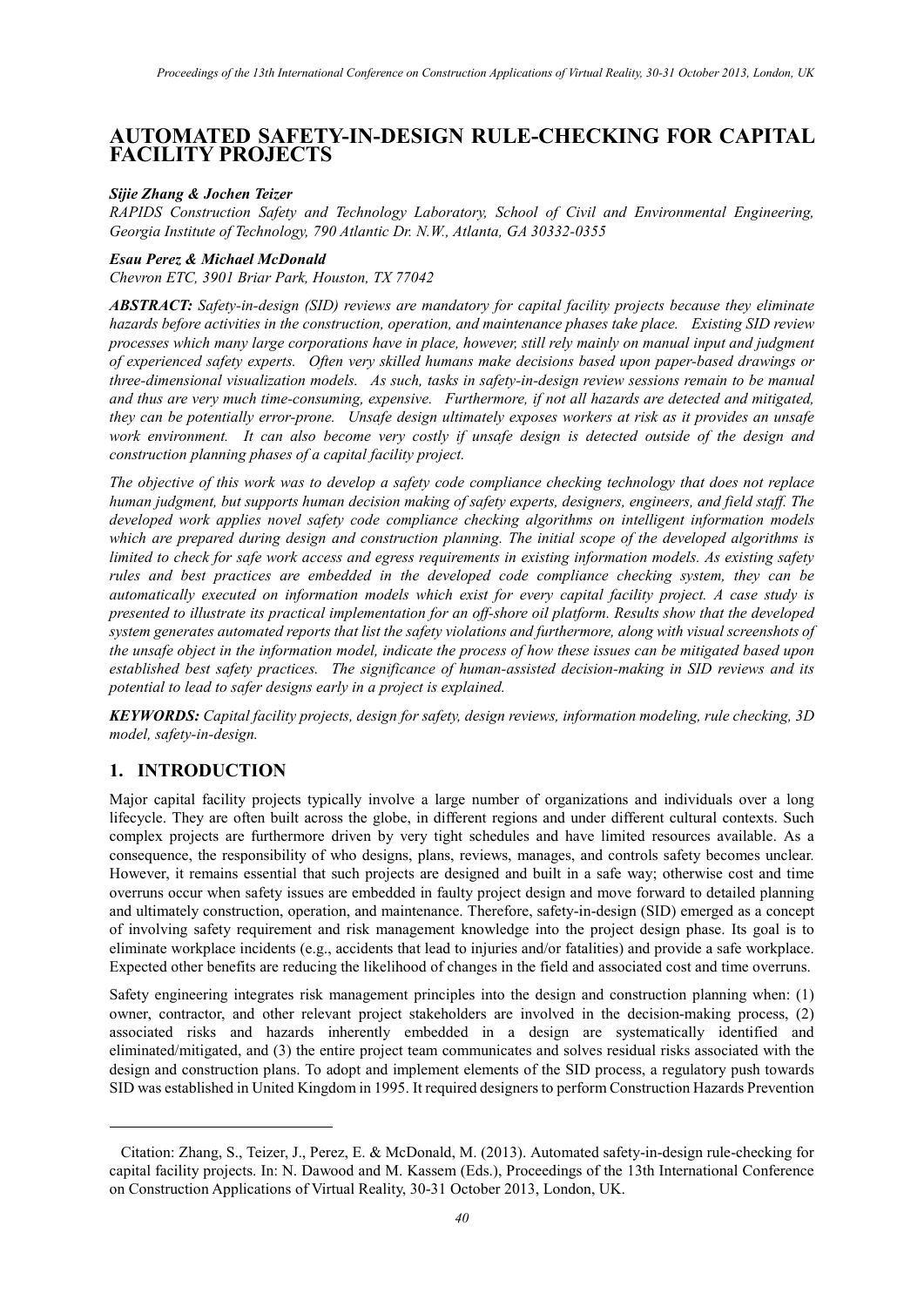through Design (CHPtD). The approach was later adopted throughout the European Union. Australia has also moved towards mandating CHPtD practices and since then has demonstrated its leadership by making practical resources for designers and for CHPtD implementation available online (Toole and Gambatese 2008). The SID process has as such been detailed for application in the entire lifecycle of a project, including design, planning, construction, operation, maintenance, repair and demolition/refurbishment. Specifically, it is a designer's responsibility to prepare a safe design based upon understanding the range of work activities and work environment which are associated to building, maintaining, repairing, servicing, and cleaning a facility (Victoria 2005).

The current design review process in many capital facility projects, however, still relies mainly on safety expert opinions. These experts base their decision upon paper drawings or three-dimensional visualization models. Their task remains mostly manual and thus is very time-consuming, costly, and eventually error-prone. Proposed is an automated safe code compliance-checking system that supports humans in safety decision making early in a project phase by using intelligent information models.

### **2. BACKGROUND**

### **2.1 Human factors engineering and requirements for a capital facility project**

Human factors engineering is a multidisciplinary effort. It compiles and generates information about the capabilities and limitations of humans. It applies information to equipment, systems, facilities, procedures, environments, training, and personnel management to produce safe, comfortable, and effective human performance (Federal Aviation Administration 2005). When human factors is applied early in the acquisition process, it enhances the probability of increased performance, safety, and productivity; decreased lifecycle staffing and training costs; and becomes well-integrated into the program's strategy, planning, cost and schedule baselines, and technical tradeoffs. Otherwise, late changes in operational, maintenance or design concepts are expensive and involve high-risk program adjustments. For instance, design professionals need to provide adequate working distances in their designs for the various construction trades and common tools. An example inadequate clearance between steel bolts and adjacent steel members must be provided to allow the use of typical positioning and bolting or welding tools (Toole and Gambatese, 2008). Ergonomic issues may also be included in spatial considerations for constructability (Bello 2012). An alternative approach was developed by Gambatese and Hinze (1998) that focused on construction industry safety best practices as they relate to project-specific hazards.

# **2.2 Existing manual checking approach**

Designers and construction planners are encouraged by most owners to specifically address worker safety in their work. Their involvement, however, has largely been a voluntary effort in the US (Gambatese and Hinze 1998). Another problem is that many times designers and planners have little to no background in safety rules and regulations, making it very difficult for them to apply advanced safety concepts or best safety practices in their work. For these reasons, Frijters and Swuste (2008) designed effective qualitative evaluation methods, e.g. panel discussions, which assist them in developing safer design alternatives and better construction methods. They also pointed out that administering such safety design review panels in practice is very resource intensive as it requires physical presence of many design, construction, and safety experts in one location and, depending on a project's size, for several days or even weeks.

The basic work flow of a SID implementation is illustrated in Figure 1. Since designers typically have very limited to no understanding of how their design influences construction and operational safety, owners provide SID training to all designers before the design phase starts. After the owner communicates the project objective and scope, designers create their first design of the facility. As the initial model of the design inherently includes unsafe design elements and other constructability issues, it is reviewed by the SID engineer for code compliance. Concurrently, construction experts look at constructability issues.

Communication of safety issues in the model review phase is mainly between the designers and SID engineers and through e-mail and conference calls. For that reason they frequently meet and review in teams. It is often the SID engineers who point out design flaws to the designers. Safety markups on two-dimensional drawings visualize the issues. These often do not explain clearly enough or solve issues as they relate to spatial constraints in a model. For many years 3D and information modeling have alleviated some of the visualization issues related to spatial objects. Clash detection tools in information modeling software has become one of the most popular applications as it automatically detects most the time and spatial conflicts. They often also indicate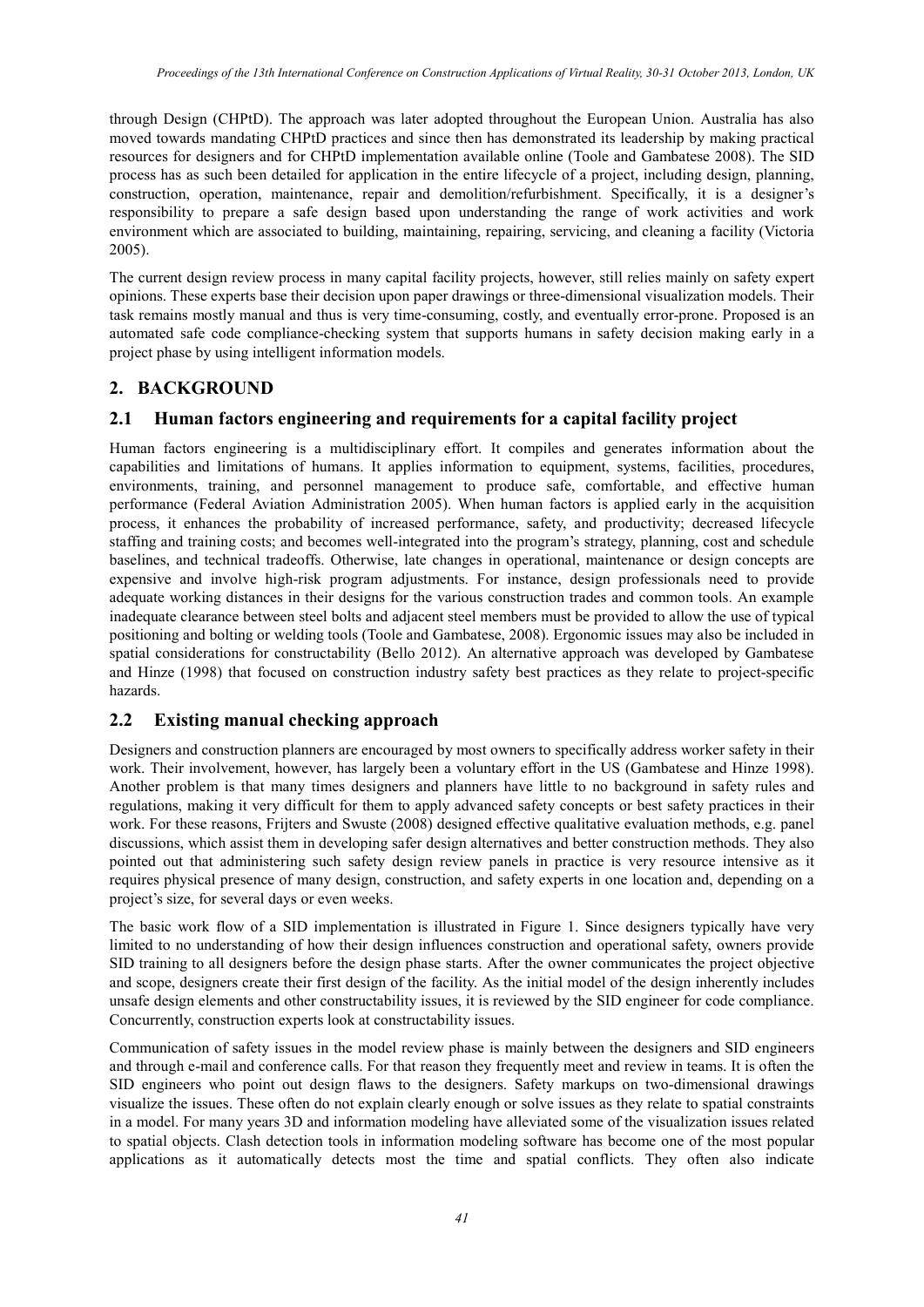constructability issues, but may not provide methods on how they are solved. It is humans that then redesign the flawed model.

Sophisticated clash detection tools specifically for safety do not exist. As such, alternative design approaches that lead to a safer design are only then successfully integrated during the model review phase when a SID engineer detects a safety issue and points it out to a designer. It is then up to the designer resolving any such issue that originated from a mistake or flaw in the initial design. More importantly, mitigating unsafe design during model review ensures that less time and money is wasted downstream in the construction and operation phases. A model review session thus serves as an important and critical point in time for designing safer and more constructible models. The sooner it can be facilitated in the design process, the more efficient and effective will be the SID implementation workflow.



Fig. 1: SID implementation workflow.

### **2.3 3D information modeling for automate compliance checking**

With the advance of visualization and information modeling technology, more and more attention has been put on checking the quality of design models. Existing commercial software such as Navisworks and Tekla BIMsight were designed for viewing 3D models and clash detection. Latter allows detecting clashes of objects as their spatial properties create a geometric conflict in a digital 3D model.

Zhang et al. (2013) developed the first safety-rule checking engine to detect and resolve fall-related safety hazards. Their work also estimates, visualizes, and schedules protective fall protection protective equipment in building information models (BIM). Building design code checking (Eastman et al. 2009) including circulation check (Lee et al. 2010) has also been explored. However, no existing application or research has been found on the topic of automated SID checking of design models.

### **3. RESEARCH METHODOLOGY**

The developed safety code or rule-checking approach is illustrated in Figure 2 and further explained as follows:

(1) SID rule interpretation: An existing SID best practice, typically a text document with illustrations, is first examined and converted into a parameterized rule set. An example of the rule interpretation from (Chevron Corporation 2012) is shown in Table 1.

| Table 1: Rule interpretation of SID rule of Main walkway. |                                                                                                                                  |  |  |  |  |
|-----------------------------------------------------------|----------------------------------------------------------------------------------------------------------------------------------|--|--|--|--|
| Natural Language Rule                                     | "Main walkway routes through plants, buildings, and topsides modules shall be a<br>minimum clear width of 48 inches (1,219 mm)." |  |  |  |  |
| Interpreted rule                                          | If (MainWalkway.Width $\ge$ 1219)                                                                                                |  |  |  |  |
|                                                           | Then pass;                                                                                                                       |  |  |  |  |
|                                                           | else                                                                                                                             |  |  |  |  |
|                                                           | fail:                                                                                                                            |  |  |  |  |

| Table $1 \cdot$ Rule interpretation of SID rule of Main walkway |  |  |  |
|-----------------------------------------------------------------|--|--|--|

- (2) 3D model preparation: Before the start of the design model review process, the work of designers and engineers including MEP, structure, architectural from designers are typically integrated For the purpose of SID rule-checking, these model need to be prepared with correct geometry and attributes. The result is that the interpreted rule can be correctly mapped to the corresponding model object.
- (3) Rule execution: The parameterized rules are applied to the geometry of the information model. The rule-checking is executed automatically on the entire model.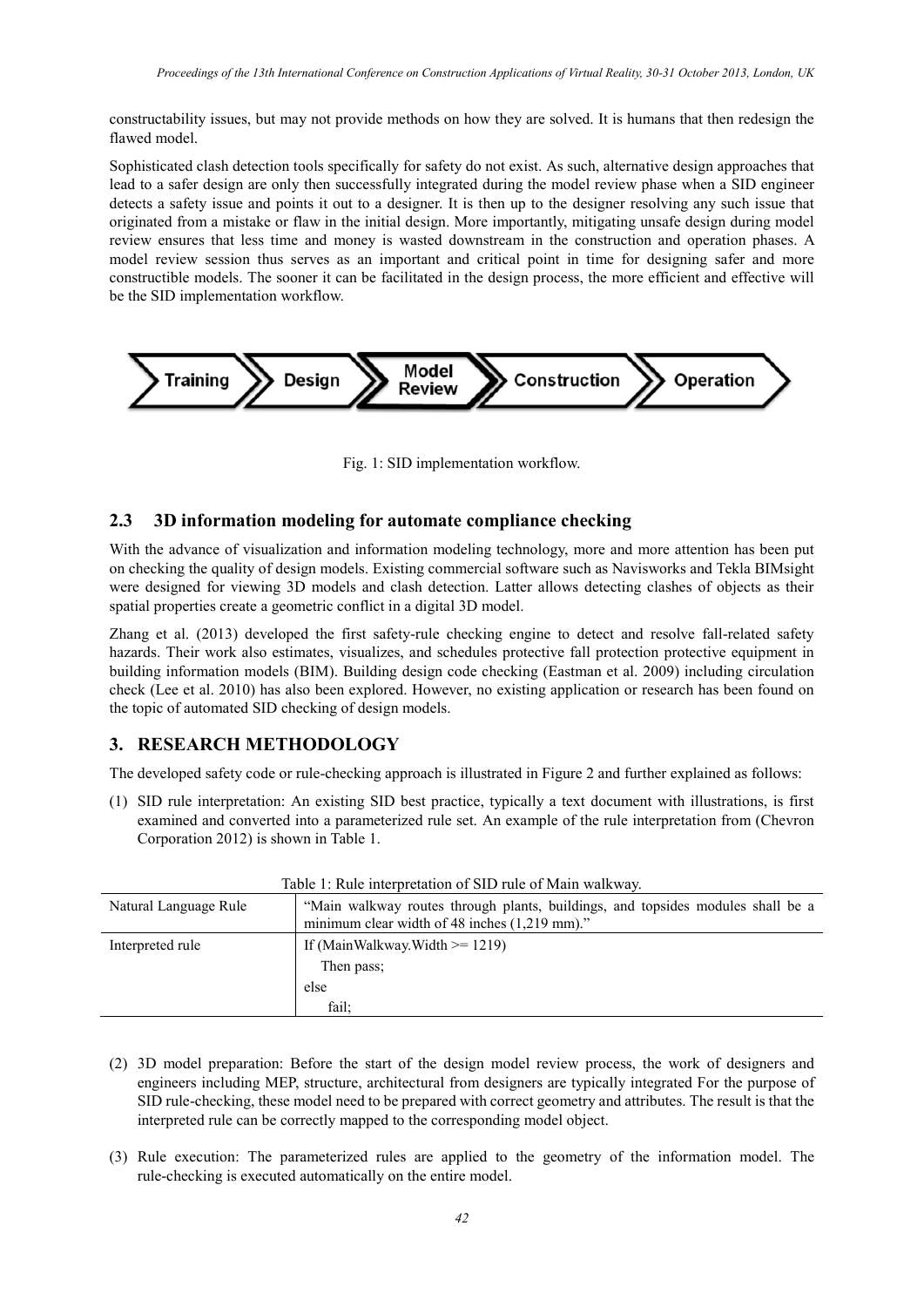(4) Rule-checking reporting: The results of running the rule-checker are reported. Details are listed in a table format that is easy for humans to comprehend. The table contains the safety clash, the safety code or regulation that is violated, a visual snapshot of the 3D model objects or space that was violated, and finally and if available the recommended safety best practice on file to resolve the safety issue.



Fig. 2: Rule checking process for rule-based SID checking system.

### **4. IMPLEMENTATION AND CASE STUDY**

The developed SID platform was implemented as a plug-in on an existing visualization platform (e.g., Navisworks). The interface includes three components next to a 3D model view (see Figure 3): (1) A box that allows checking of specific rule sets, (2) a box that displays the detected safety violation(s) according to the selection in (1), and (3) a box that provides a user with further information about the violation and an opportunity of leaving comments or personal remarks.

The developed approach was tested on a capital project model (e.g. off-shore oil platform) as shown in Figure 3. The rule-checking platform was tested for safe access/egress to work spaces on the platform. As recent and tragic events in the past have shown providing easy access/egress to work areas is important to maintain a safe and productive work environment. One research objective was to use the developed SID model review to find safety violations.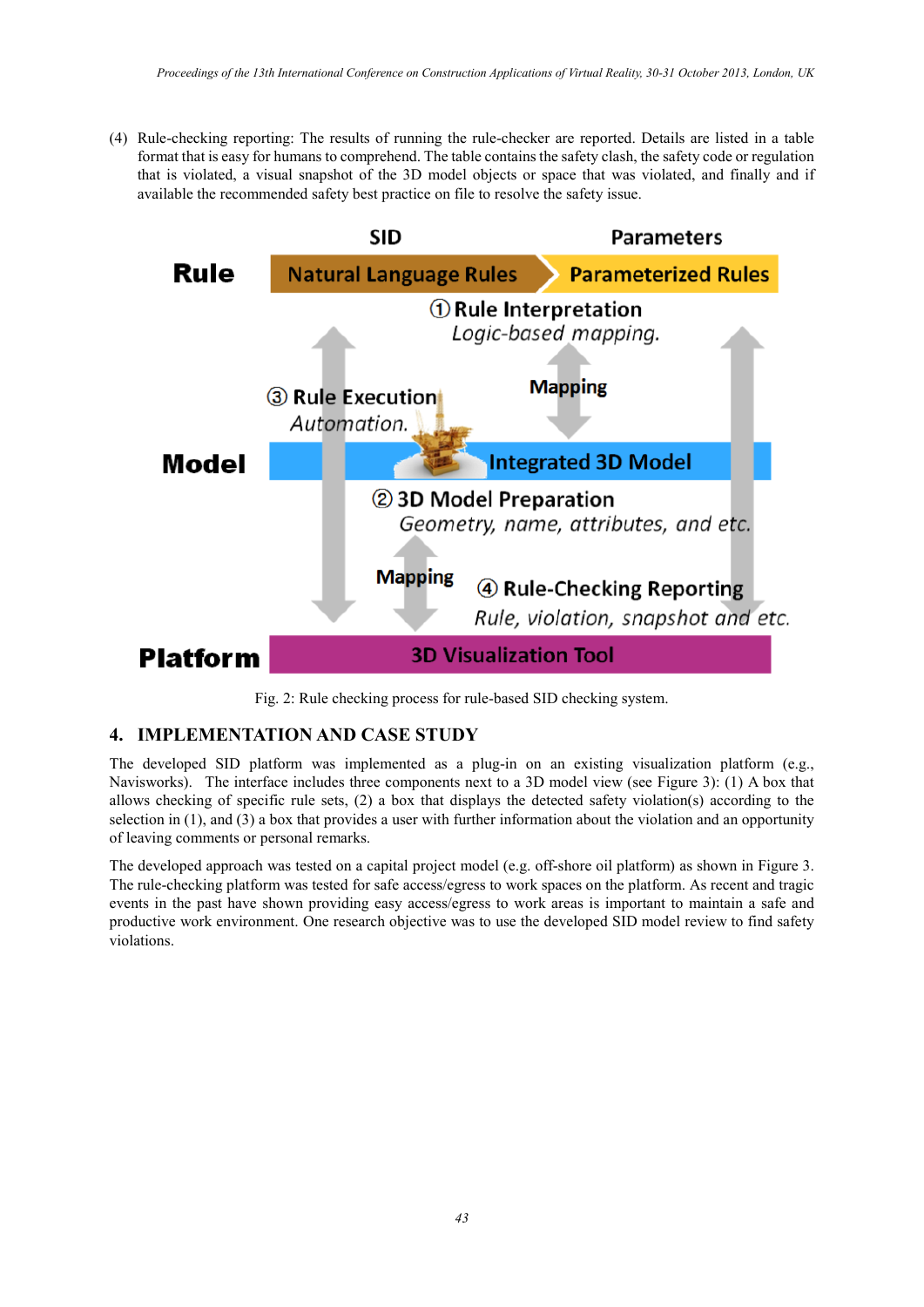

Fig. 3: Interface of developed plug-in on an existing 3D visualization tool.



Fig. 4: Example checking report in Excel format.

43 violations were detected by the automated SID rule-checker. They were categorized according by the level of severity. Figure 4 shows an example of the safety-rule checking report that was automatically generated. The associated objects in the model which cause a safety issue are highlighted in red. The developed interface also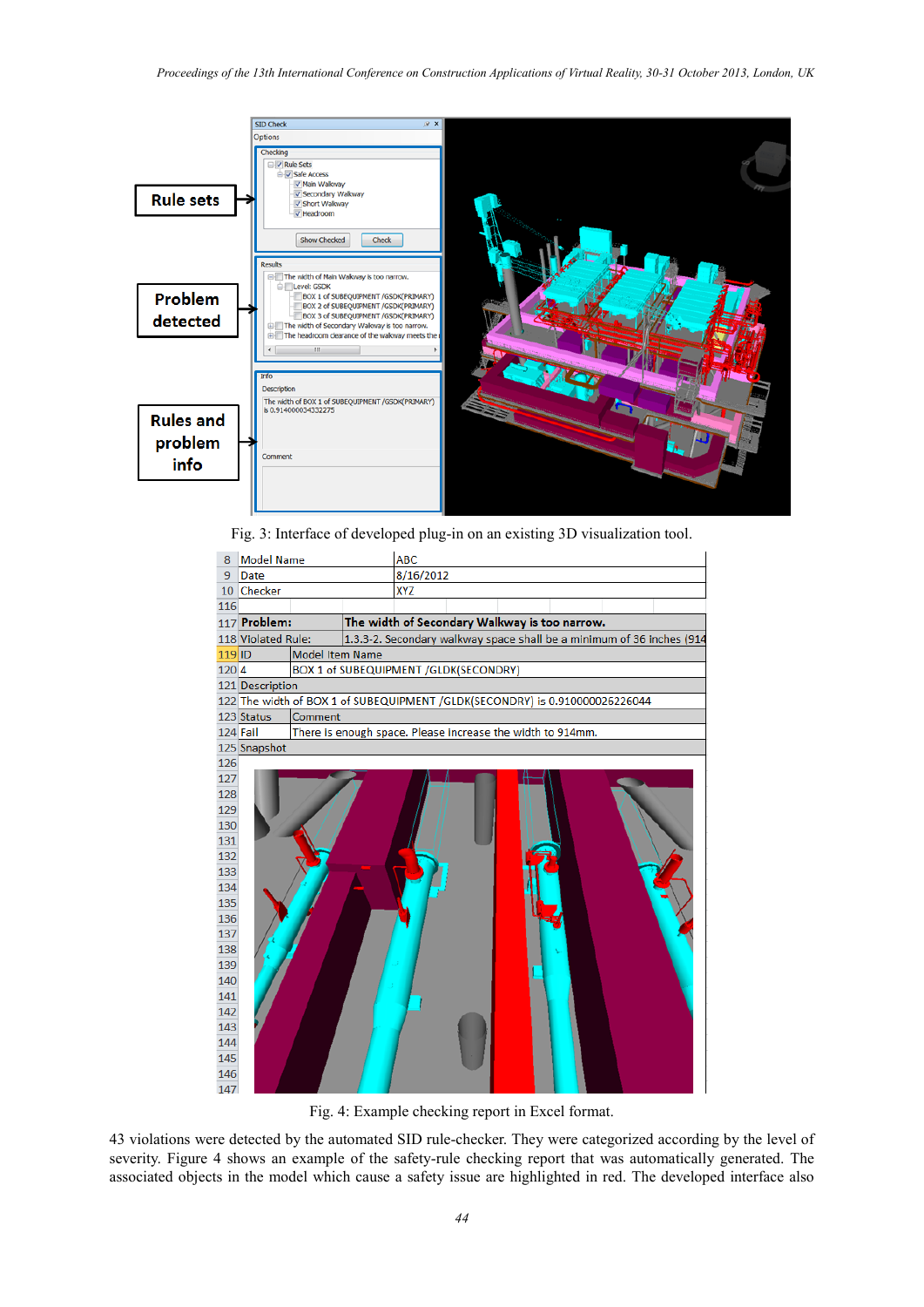displays an automated recommendation how the safety issue can be resolved. The recommendation is based on historic events and has embedded solutions there were pre-determined by humans to have previously successfully resolved the same or a similar issue. A user finally has control to approve the recommendation, implement the design chance, pass it back to the designer for a required change, and/or send it off for final approval by a SID engineer. It is important to keep the human involved in the final decision making process. The human user ultimately stays involved in an automated safety review process. A human may find more complex safety issues that the current automated SID rule-checking engine may not be able to solve. A human finally approves it and has a chance to score whether it was successful or not. This ensures that the automated safety rule-checking platform increases its success rate. Another advantage of the automatically generated and human-approved reports are that SID violations can be easily conveyed back to the designer and help them understand what the issue is even without visualizing the problem in 3D modeling software.

## **5. DISCUSSION AND CONCLUSIONS**

As an application for the design-for-safety (DfS) concept, a preliminary automated SID rule-checking platform focusing on safety access/egress was developed. An application was developed based on an existing visualization platform and tested on a design for a capital facility project. The potential benefits of the application include: (1) add to the traditional safety design review process as a supportive tool that helps make SID engineers make better-informed and faster decisions, (2) instead of relying solely on the SID engineers' experience, the automated SID compliance checker provides consistency especially in large models reducing the human error of finding most but not all safety issues, (3) allowing SID engineers to concentrate and spend time on safety issues that are too complex for an automated SID checker to find, and (4) the developed tool allows designers to identify and reduce potential design errors/unsafe design early in the design phase and even before it is handed off to SID engineers thus ensuring DfS concepts by empowering many project stakeholders as early as possible in the design and review process of projects. Future research will need to (1) to explore the requirements and feasibility of implementing many other SID rules based on the proposed methodology, and (2) to study the effectiveness of such system as an assistive system for designers and SID engineers in practice. As such, the reliability of any rule checking system largely depends on the correctness of the 3D model, e.g. object properties and naming (Eastman et al. 2009).

### **6. REFERENCES**

Bello, M. A. (2012). Minimizing Impediments to Design for Construction Safety (DFCS) Implementation on Capital Projects, Doctoral Thesis, Carnegie Mellon University, 91.

Chevron Corporation (2012). Chevron Safety in Designs Manual (SID).Eastman, C., Lee, J. M., Jeong, Y. S., & Lee, J. K. (2009). Automatic rule-based checking of building designs. *Automation in Constructio*n, Elsevier, 18(8), 1011-1033.

Federal Aviation Administration (2005, Aug. 10). Human Factors Policy FAA Order 9550.8A. Retrieved 1 Feb. 2013 from http://www.hf.faa.gov/docs/508/docs/HForder.pdf.

Frijters, A. C., and Swuste, P. H. (2008). Safety assessment in design and preparation phase. *Safety Science*, Elsevier, 46(2), 272-281.

Gambatese, J., and Hinze, J. (1999). Addressing construction worker safety in the design phase: Designing for construction worker safety. *Automation in Construction*, Elsevier, 8(6), 643-649.

Lee, J. K., Eastman, C., Lee, J., Kannala, M., and Jeong, Y. S. (2010). Computing Walking Distances within Buildings based on the Universal Circulation Network. *Environment and Planning B: Planning and Design,* 37(4), 628-645.

Qi, J., Issa, R.R.A., Hinze, J., Olbina, S. (2011), Integration of safety in design through the use of building information modeling, *Proceedings of the 2011 ASCE International Workshop on Computing in Civil Engineering*, pp. 698–705.

Toole, T. and Gambatese, J. (2008): The Trajectories of Prevention through Design in Construction: *Journal of Safety Research*, 39 (2), 225-230.

Victoria, W. (2005). Designing safer buildings and Structures. A Guide to Section 28 of the Occupational Health and Safety Act.